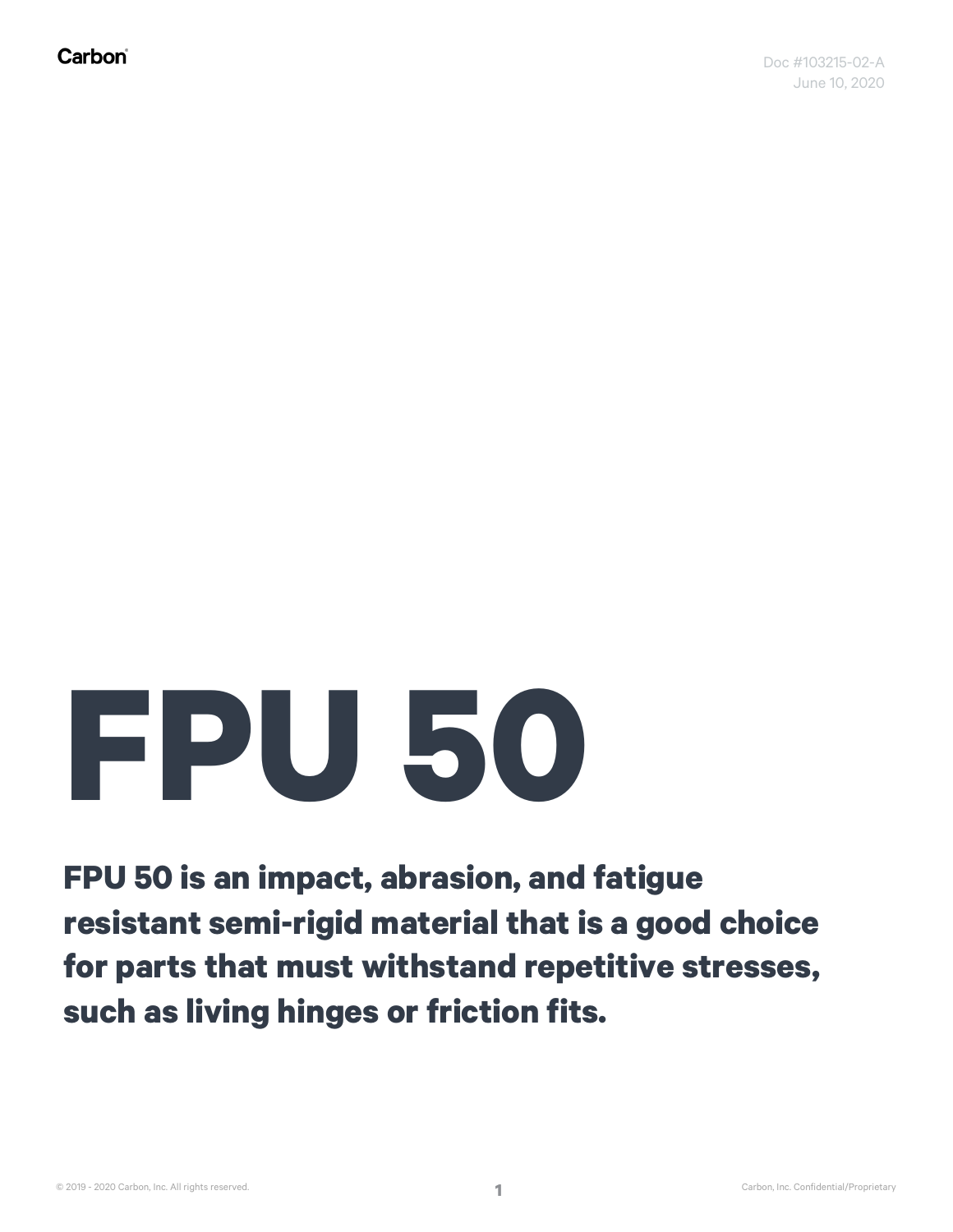#### Carbon

#### Doc #103215-02-A June 10, 2020

| <b>Tensile Properties</b><br>ASTM D638, Type I, 50 mm/min | <b>Metric</b> | <b>US</b> |
|-----------------------------------------------------------|---------------|-----------|
| Tensile Modulus                                           | 700 MPa       | 100 ksi   |
| Yield Strength                                            | 15 MPa        | 2 ksi     |
| Strain at Yield                                           | 7%            | 7%        |
| Ultimate Tensile Strength                                 | 25 MPa        | 4 ksi     |
| Elongation at Break                                       | 200%          | 200%      |

| <b>Tensile Properties</b><br>ASTM D638, Type V, 10 mm/min | <b>Metric</b> | <b>US</b> |
|-----------------------------------------------------------|---------------|-----------|
| Tensile Modulus                                           | 700 MPa       | 100 ksi   |
| Yield Strength                                            | 15 MPa        | 2 ksi     |
| Strain at Yield                                           | 7%            | 7%        |
| Ultimate Tensile Strength                                 | 25 MPa        | 4 ksi     |
| Elongation at Break                                       | 200%          | 200%      |

| <b>Flexural Properties</b><br>ASTM D790-B | <b>Metric</b> | <b>US</b> |
|-------------------------------------------|---------------|-----------|
| Flexural Stress at 5% strain              | 30 MPa        | 4 ksi     |
| Flexural Modulus (Chord, 0.5-1%)          | 800 MPa       | 120 ksi   |

| <b>Impact Properties</b>                         | <b>Metric</b>           | <b>US</b>           |
|--------------------------------------------------|-------------------------|---------------------|
| Notched Charpy (Machined Notch), ISO 179-1/1eA   | $2.5$ kJ/m <sup>2</sup> | $1.2$ ft- $lb/in^2$ |
| Notched Izod (Machined Notch), 23 °C, ASTM D256  | $40$ J/m                | $0.7$ ft- $lb/in$   |
| Notched Izod (Machined Notch), -30 °C, ASTM D256 | $30$ J/m                | $0.5$ ft- $I$ b/in  |

The information in this document includes values derived from printing various parts, reflects an approximation of the mean value of a range of values, and is intended for reference and comparison purposes only. This information should not be used for testing, design specification or quality control purposes. End-use material performance can be impacted by, but not limited to, design, processing, color treatment, operating and end-use conditions, test conditions, etc. Actual values will vary with build conditions. In addition, product specifications are subject to change without notice.

This information and Carbon's technical advice are given to you in good faith but without warranty. The application, use and processing of these and other Carbon products by you are beyond Carbon's control and, therefore, entirely your own responsibility. Carbon products are only to be used by you, subject to the terms of the written agreement by and between you and Carbon.

You are responsible for determining that the Carbon material is safe, lawful, and technically suitable for the intended application, as well as for identifying the proper disposal (or recycling) method consistent with applicable environmental laws and regulations. CARBON MAKES NO WARRANTIES OF ANY KIND, EXPRESSED OR IMPLIED, INCLUDING, BUT NOT LIMITED TO, THE WARRANTIES OF MERCHANTABILITY, FITNESS FOR A PARTICULAR USE, OR NON-INFRINGEMENT. Further, it is expressly understood and agreed that you assume and hereby expressly release Carbon from all liability, in tort, contract or otherwise, incurred in connection with the use of Carbon products, technical assistance and information. No license with respect to any intellectual property is implied.

Parts were processed using an M series printer and a Smart Part Washer with VF 1 as the solvent.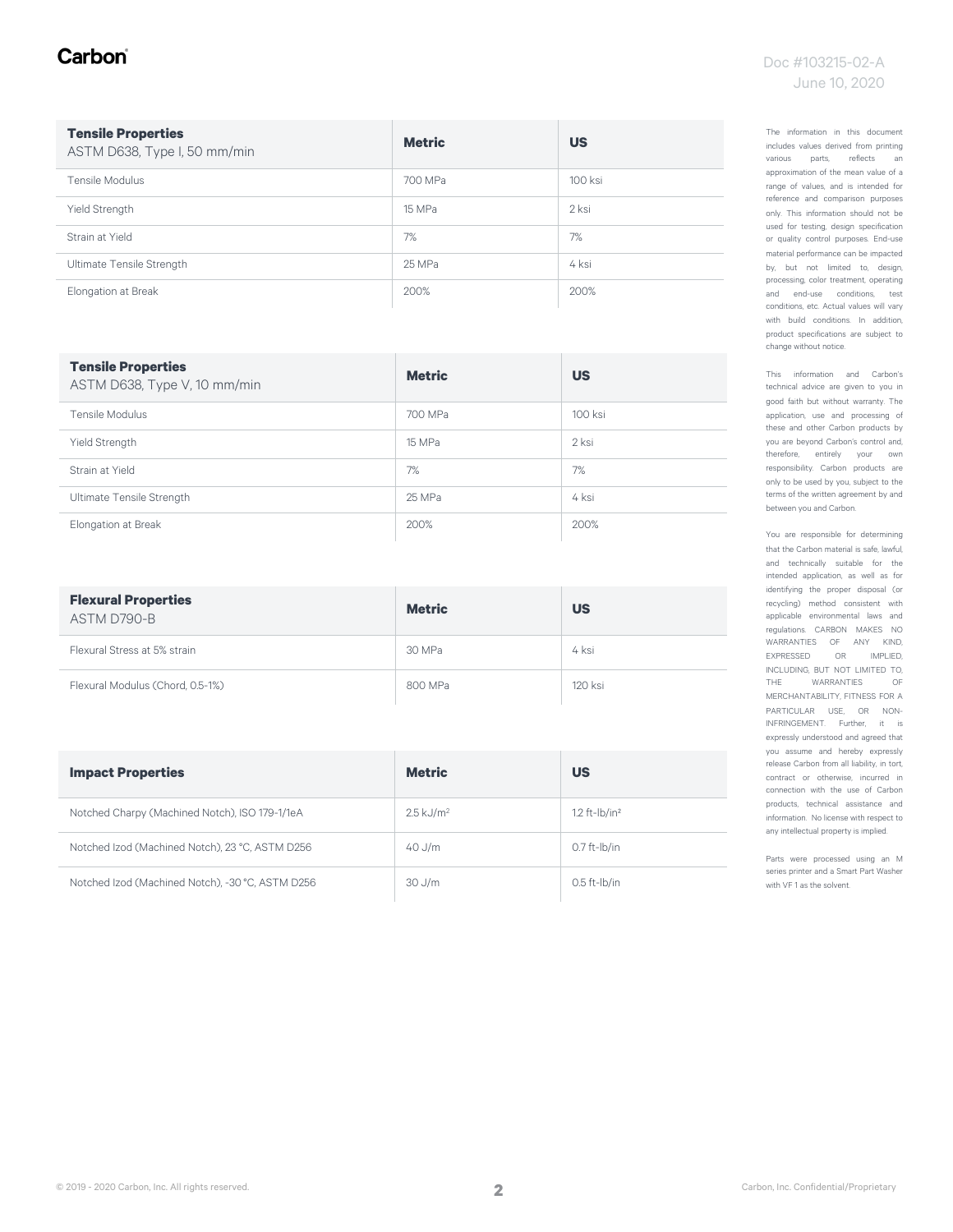#### Carbon

| <b>Thermal Properties</b>                                  | <b>Metric</b>                      | <b>US</b>        |
|------------------------------------------------------------|------------------------------------|------------------|
| Heat Deflection Temperature at 0.455 MPa/66 psi, ASTM D648 | 70 °C                              | 155 °F           |
| Heat Deflection Temperature at 1.82 MPa/264 psi, ASTM D648 | 45 °C                              | 110°F            |
| Coefficient of Thermal Expansion (-40, 40 °C), ASTM E831   | $130$ ppm/ $\degree$ C             | 70 ppm/°F        |
| Heat Capacity, 23 °C, ASTM E1269                           | $1.5 \text{ J/q-}^{\circ}\text{C}$ | 0.35 BTU/lb-°F   |
| Thermal Conductivity, ASTM C518                            | $0.14 W/m-K$                       | 0.08 BTU/h-ft-°F |

| <b>Dielectric/Electric Properties</b> | <b>Metric</b>      |
|---------------------------------------|--------------------|
| Dielectric Strength, ASTM D149        | $13$ kV/mm         |
| Dielectric Constant, ASTM D150        | 3.2                |
| Dissipation Factor, ASTM D150         | 0.013              |
| Volume Resistivity, ASTM D257         | $1. F + 13 ohm-cm$ |

#### **General Properties**

| Hardness, ASTM D2240                                 | 71. Shore D              |
|------------------------------------------------------|--------------------------|
| Density, ASTM D792                                   | $1.05$ g/cm <sup>3</sup> |
| Density (liquid resin)                               | 1.06 $q/cm^3$            |
| Taber Abrasion, ASTM D4060, CS-10, 1 kg, 100% vacuum | 6.5 mg / 1000 cycles     |
| Water Absorption, 23 °C, 24 hours ASTM D570          | $< 1\%$                  |
| Water Absorption, 23 °C, 7 days, ASTM D570           | $< 1\%$                  |

The information in this document includes values derived from printing various parts, reflects an approximation of the mean value of a range of values, and is intended for reference and comparison purposes only. This information should not be used for testing, design specification or quality control purposes. End-use material performance can be impacted by, but not limited to, design, processing, color treatment, operating and end-use conditions, test conditions, etc. Actual values will vary with build conditions. In addition, product specifications are subject to change without notice.

This information and Carbon's technical advice are given to you in good faith but without warranty. The application, use and processing of these and other Carbon products by you are beyond Carbon's control and, therefore, entirely your own responsibility. Carbon products are only to be used by you, subject to the terms of the written agreement by and between you and Carbon.

You are responsible for determining that the Carbon material is safe, lawful, and technically suitable for the intended application, as well as for identifying the proper disposal (or recycling) method consistent with applicable environmental laws and regulations. CARBON MAKES NO WARRANTIES OF ANY KIND, EXPRESSED OR IMPLIED, INCLUDING, BUT NOT LIMITED TO, THE WARRANTIES OF MERCHANTABILITY, FITNESS FOR A PARTICULAR USE, OR NON-INFRINGEMENT. Further, it is expressly understood and agreed that you assume and hereby expressly release Carbon from all liability, in tort, contract or otherwise, incurred in connection with the use of Carbon products, technical assistance and information. No license with respect to any intellectual property is implied.

Parts were processed using an M series printer and a Smart Part Washer with VF 1 as the solvent.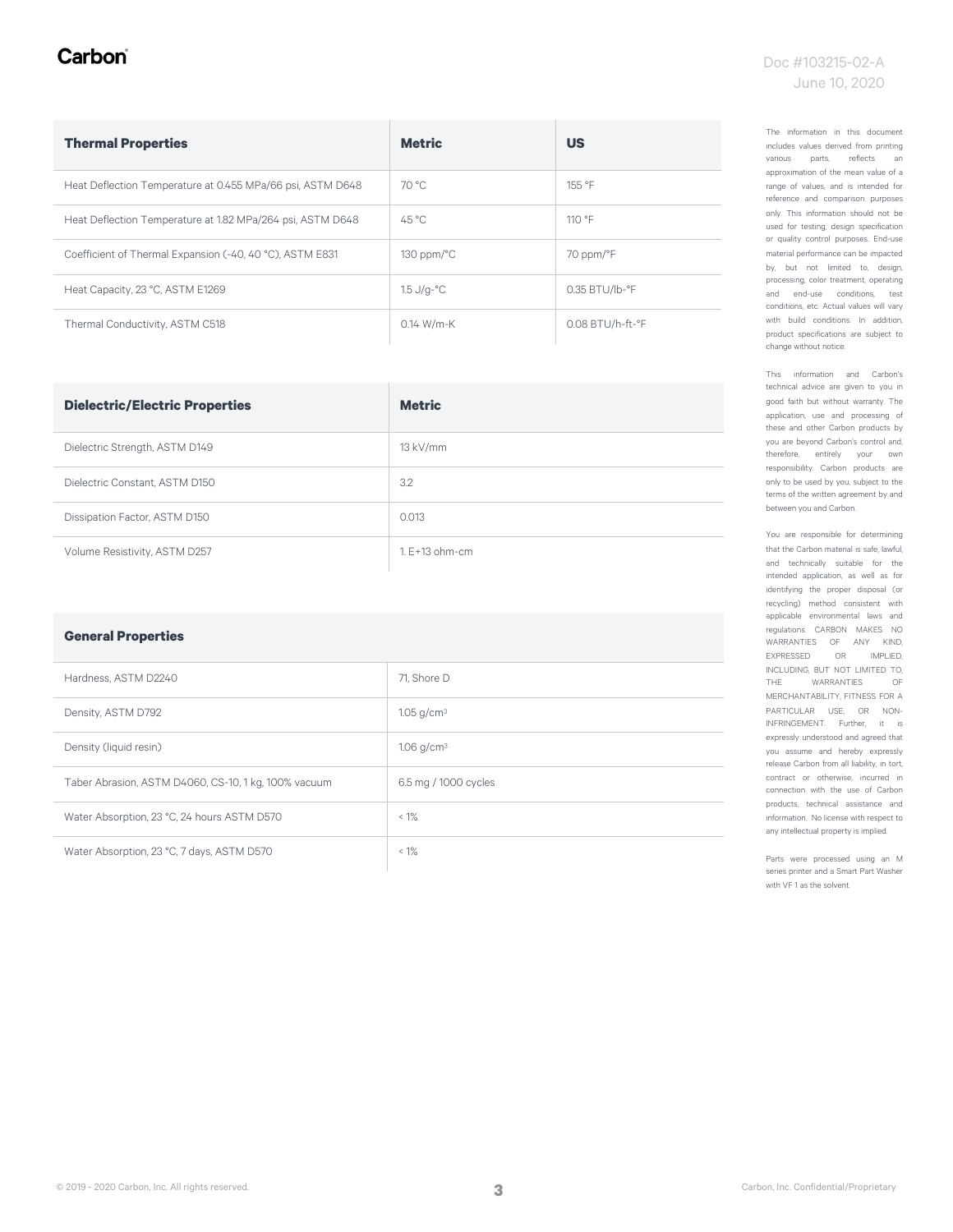Carbon®

# **FPU 50**

### **Extended TDS**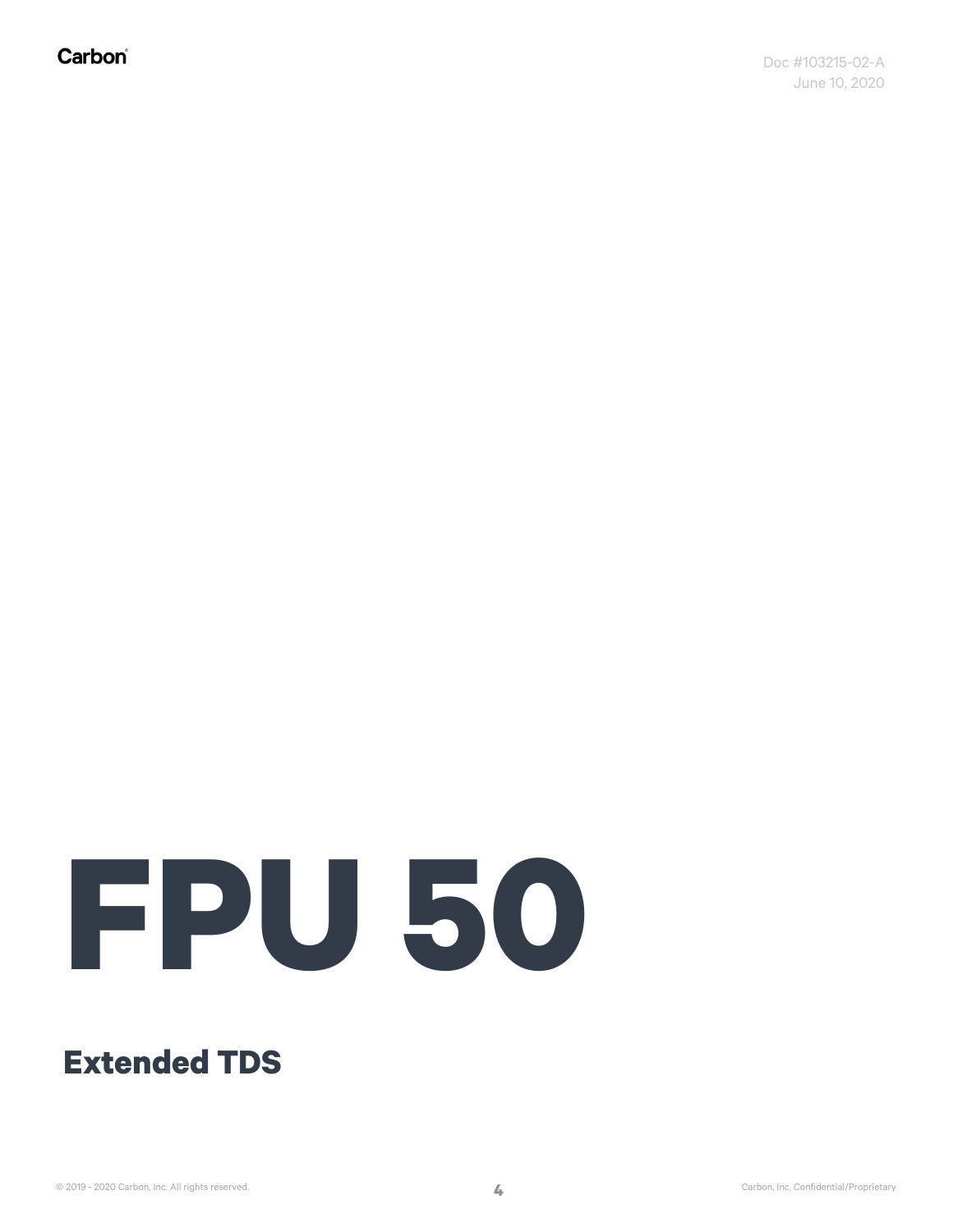## **FPU 50 Mechanical Properties**

#### **Representative Tensile Curve**

ASTM D638, Type I, 50 mm/min



#### **Representative Flexural Curve**

ASTM D790-B Samples are tested to 5% extension.

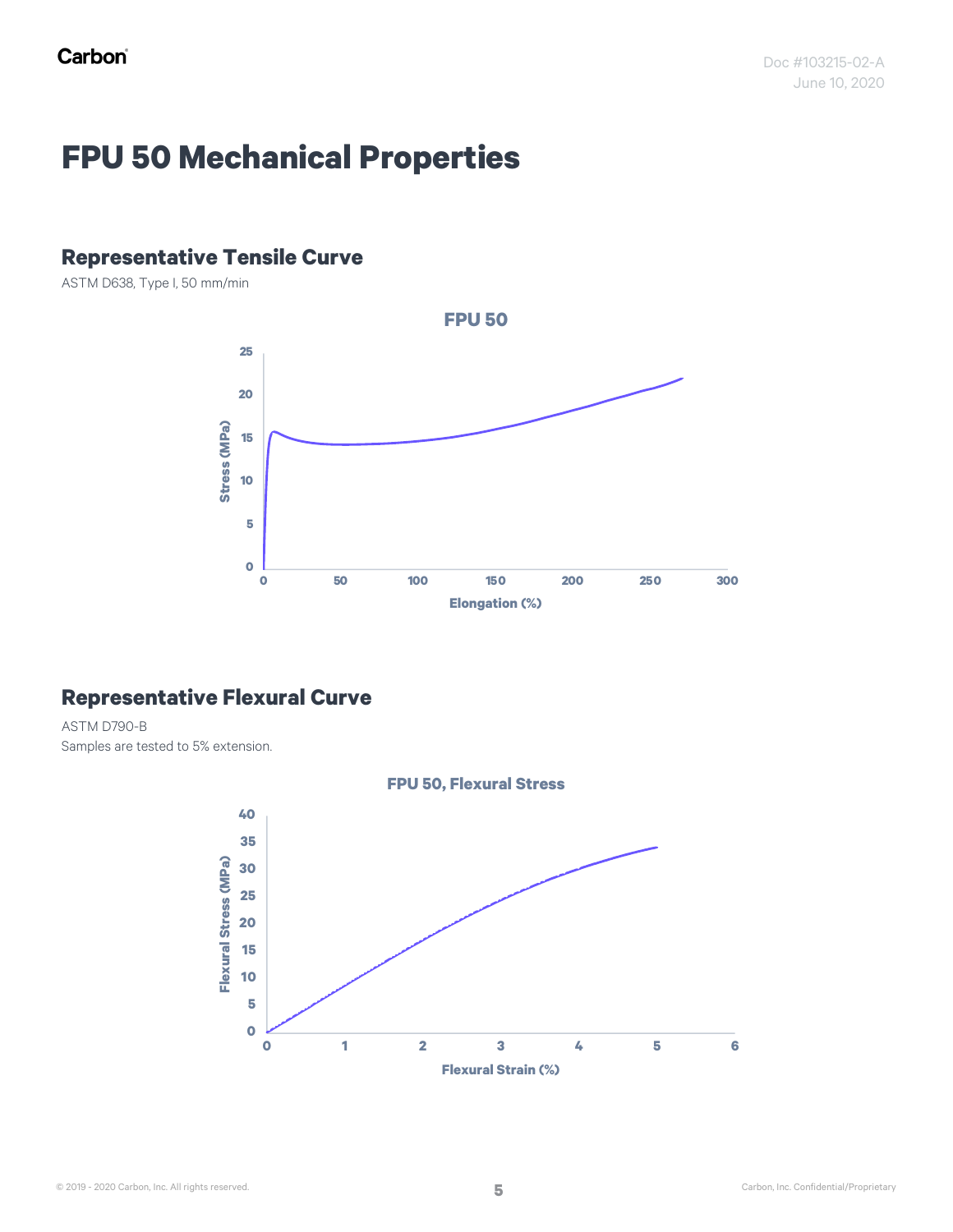## **FPU 50 UV Aging**

Natural polymer aging can occur in the presence of light, sun, and heat. Carbon evaluated the UV aging performance of FPU 50 using ASTM D4459, which is intended to simulate indoor exposure of solar radiation through glass.



ASTM 4459: Q-Sun XE-1, 0.8 W/m<sup>2</sup> at 420 nm, 55 °C

ASTM D638: Type V, 10 mm/min, average values represented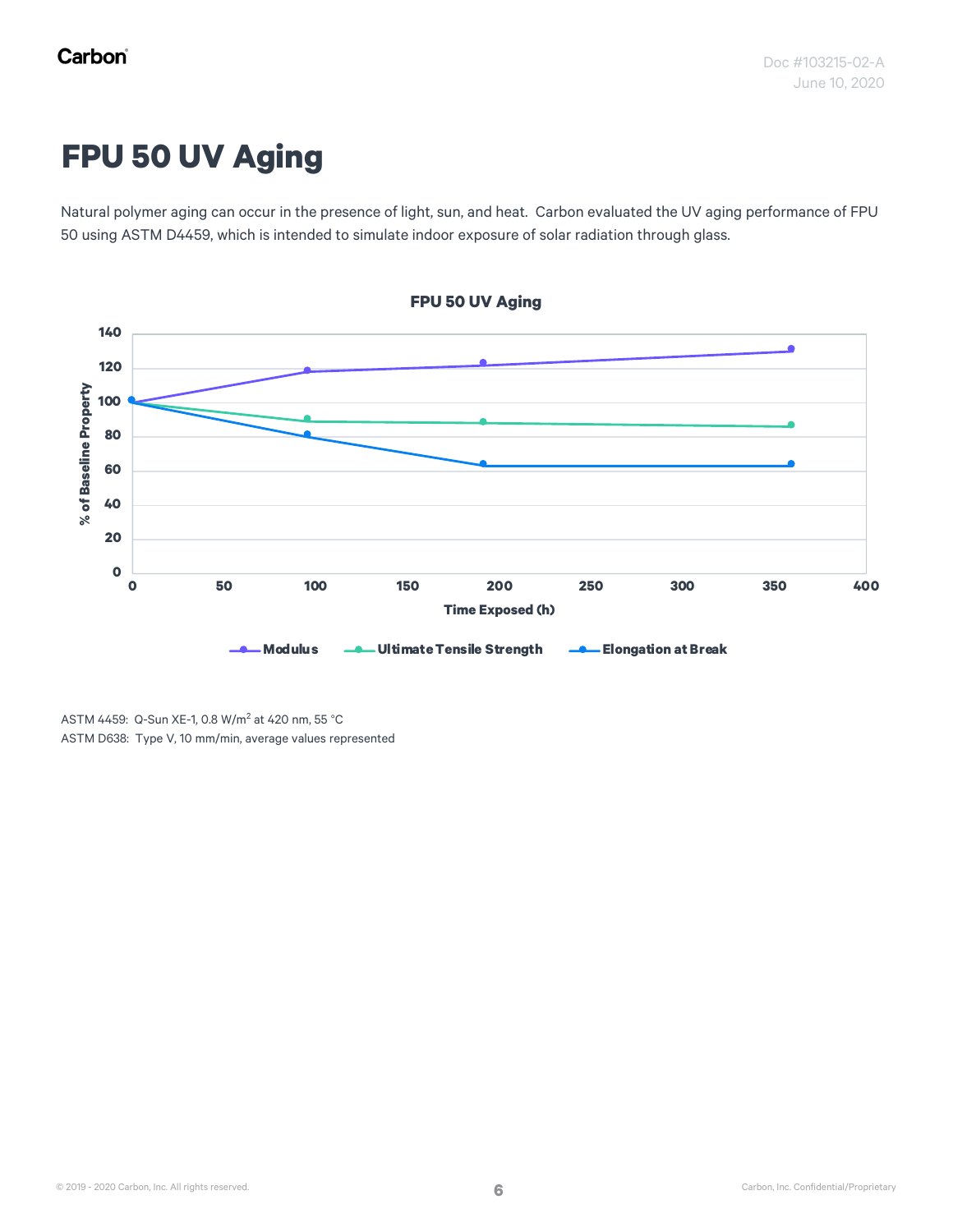## **FPU 50 Dynamic Mechanical Analysis (DMA)**

Dynamic mechanical analysis provides insight into the resin's viscoelastic properties across a range of temperatures. The figure below shows a temperature ramp of FPU 50. This material exhibits a storage modulus softening temperature near 100 °C. The peak in the tan(d) curves indicates that the glass transition temperature of FPU 50 is approximately 150 °C.



Standard: ASTM D4065

Instrument: TA DMA Q800

DMA Mode: Tension

Sample Dimensions: L=20 mm, W=10 mm, t=1 mm (rectangular block)

Strain Amplitude: 0.1% (linear regime of viscoelasticity)

Oscillation frequency: 1 Hz

Temperature Range: -80 ºC to 220 ºC

Ramp Rate: 1.5 ºC/min

Print Conditions: Samples were hand-wiped and not washed with solvent. The thermal cure for all materials complies with the Carbon user manual. Values may differ based on post processing conditions.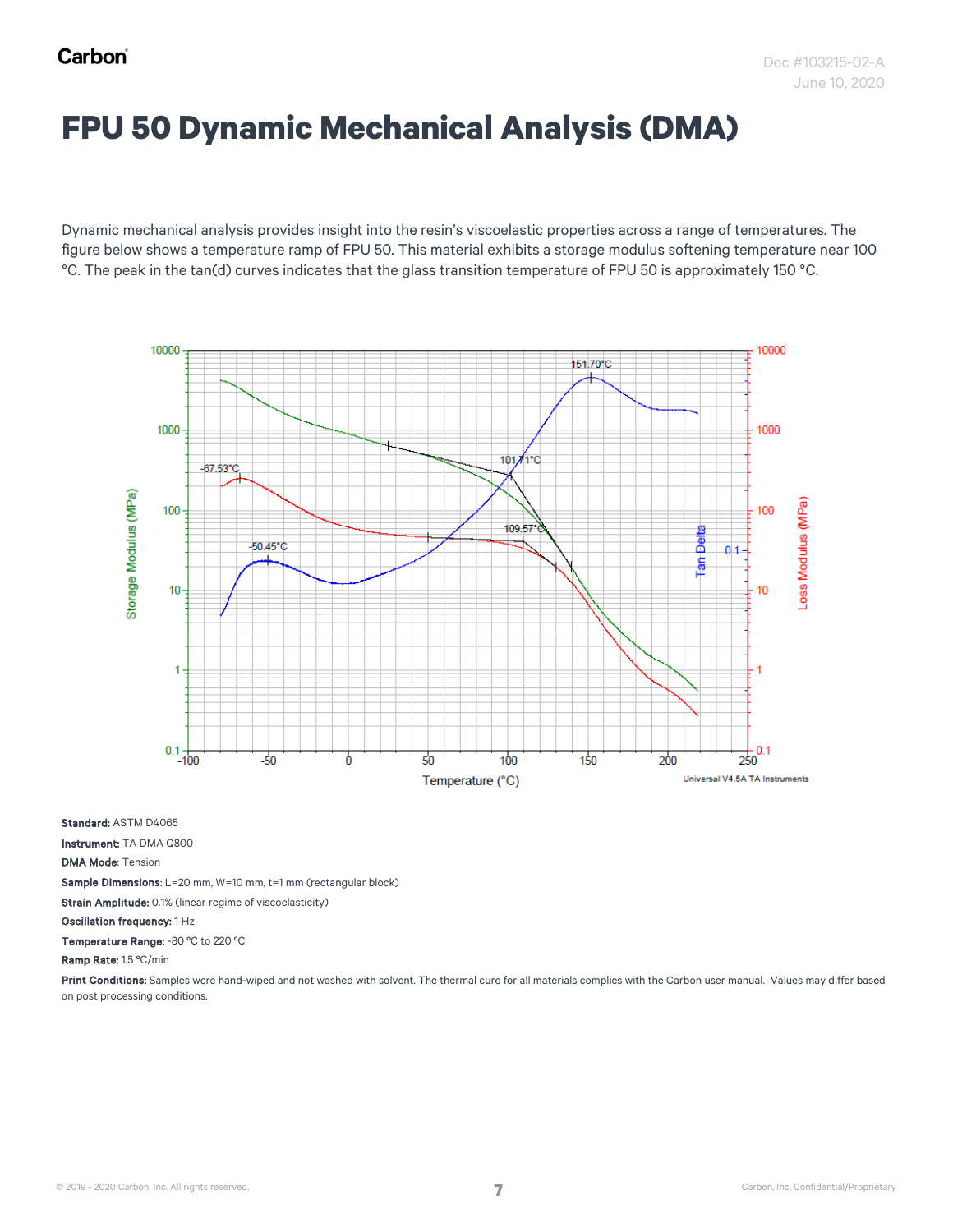## **FPU 50 Creep Behavior**

A creep test measures a polymer's rate of deformation under constant load at a fixed temperature and is a fundamental property for materials that need to operate under load. The figure below shows FPU 50 creeps approximately 2% strain over 12 hours at 65 °C and 1.8 MPa applied load. Low creep behavior is necessary for dimensional stability over time and loads.